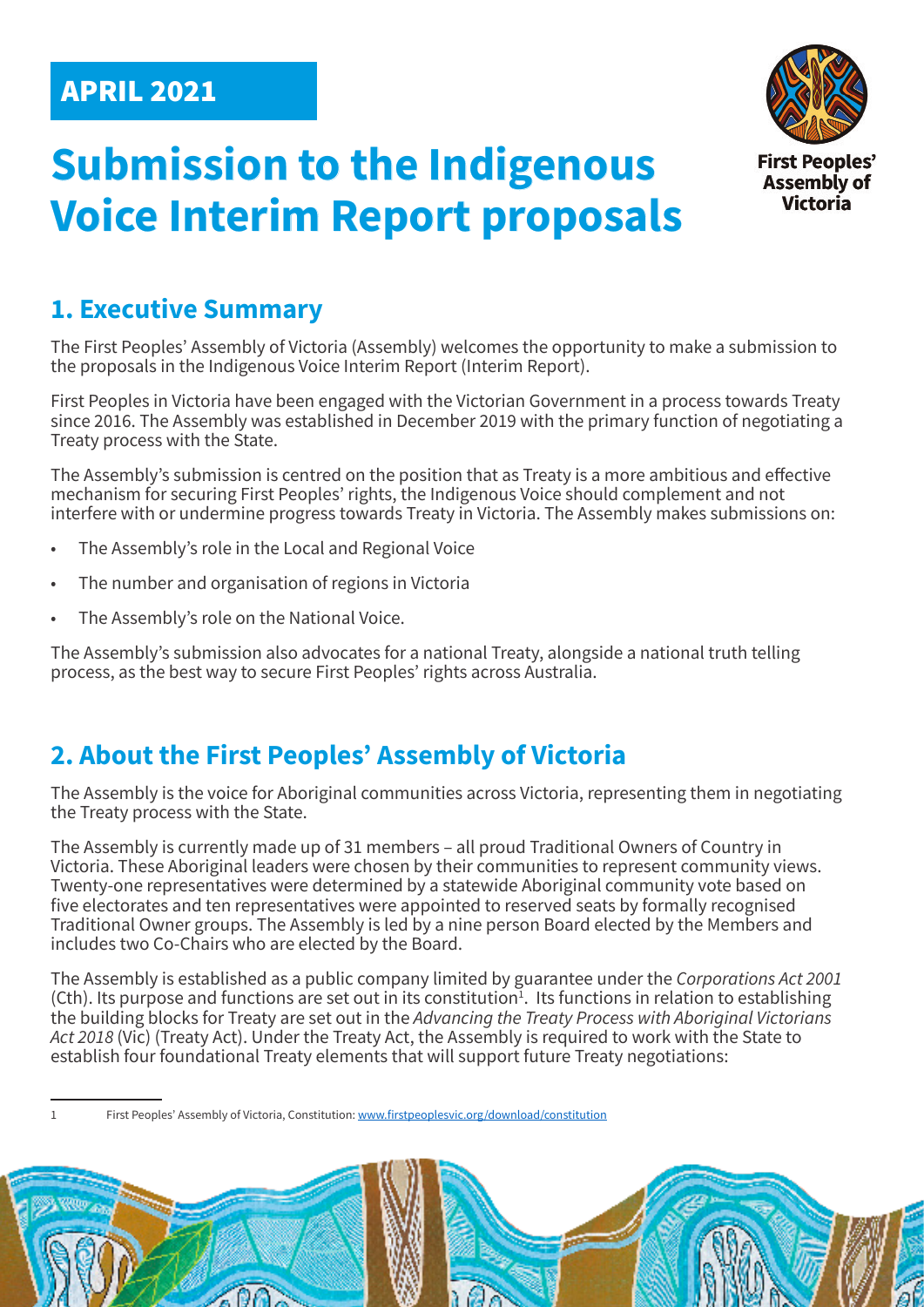- interim dispute resolution process to resolve disputes during the negotiation of the Treaty elements
- a Treaty Negotiation Framework that sets out the process and parameters for negotiating future Treaty or Treaties<sup>2</sup>
- a Treaty Authority that will act as an independent umpire to facilitate and oversee Treaty negotiations3
- a Self Determination Fund to support Victorian First Peoples to participate on an equal footing with the State in Treaty negotiations, as well as providing a financial resource to empower Victorian First Peoples to build future capacity, wealth and prosperity.4

To date, the Assembly has made a number of key decisions to progress its work on developing the Treaty elements.<sup>5</sup> In February 2021, the Assembly and the State agreed on the interim dispute resolution process as required by the Treaty Act.6

The Assembly has worked with the State to develop Australia's first truth-telling process, the Yoo-rrook Justice Commission, announced on 9 March 2021<sup>7</sup> and set to commence mid 2021. While the Terms of Reference for the Commission cannot be finalised until Commissioners are appointed, it is proposed that it will have a broad mandate, backed by powers of a Royal Commission to inquire into and report on both historic systemic injustices (such as cultural violations and massacres), as well as ongoing systemic injustices (such as those relating to the justice system and child protection). The Commission will be able to make recommendations about practical actions and reforms needed in Victoria, including cultural restoration and healing, public awareness and education, law and institutional reform and subject matters that should be included in Treaties. The Assembly believes truth provides a crucial basis for resetting relationships between First Peoples and the State, as well as with the wider Victorian community and will complement Treaty.

The Assembly is also progressing work to strengthen its cultural governance through the establishment of an Elders Voice, as well as through considering additional pathways to reserved seats.

For more information about the Assembly and its work see www.firstpeoplesvic.org and the Assembly's Annual Report to Parliament (2020) (**Attachment A**).

## **3. The Indigenous Voice should not interfere with progress towards Treaty in Victoria**

As noted at 1, the Assembly was established in December 2019 to work with the State to progress Treaty. Treaty will be an agreement or multiple agreements between the State and First Peoples underpinned by the principle of self-determination as reflected in the *United Nations Declaration on the Rights of Indigenous Peoples* (UNDRIP)*.* Treaty will transfer decision-making power and resources to First Peoples for the matters subject to the Treaty.

- 2 Treaty Act, ss 30-31.
- 3 Treaty Act, ss 27-28.
- 4 Treaty Act, ss 35-36.
- 5 See First Peoples' Assembly of Victoria communiques on Chamber meetings: www.firstpeoplesvic.org
- 6 First Peoples' Assembly of Victoria, Assembly Update February 2021: www.firstpeoplesvic.org/news/assembly-update-february-2021

7 First Peoples' Assembly of Victoria and The Victorian Government, Joint Statement on Victoria's Truth and Justice process, 9 March 2021: www.firstpeoplesvic.org/media/joint-statement-on-victorias-truth-and-justice-process-9-march-2021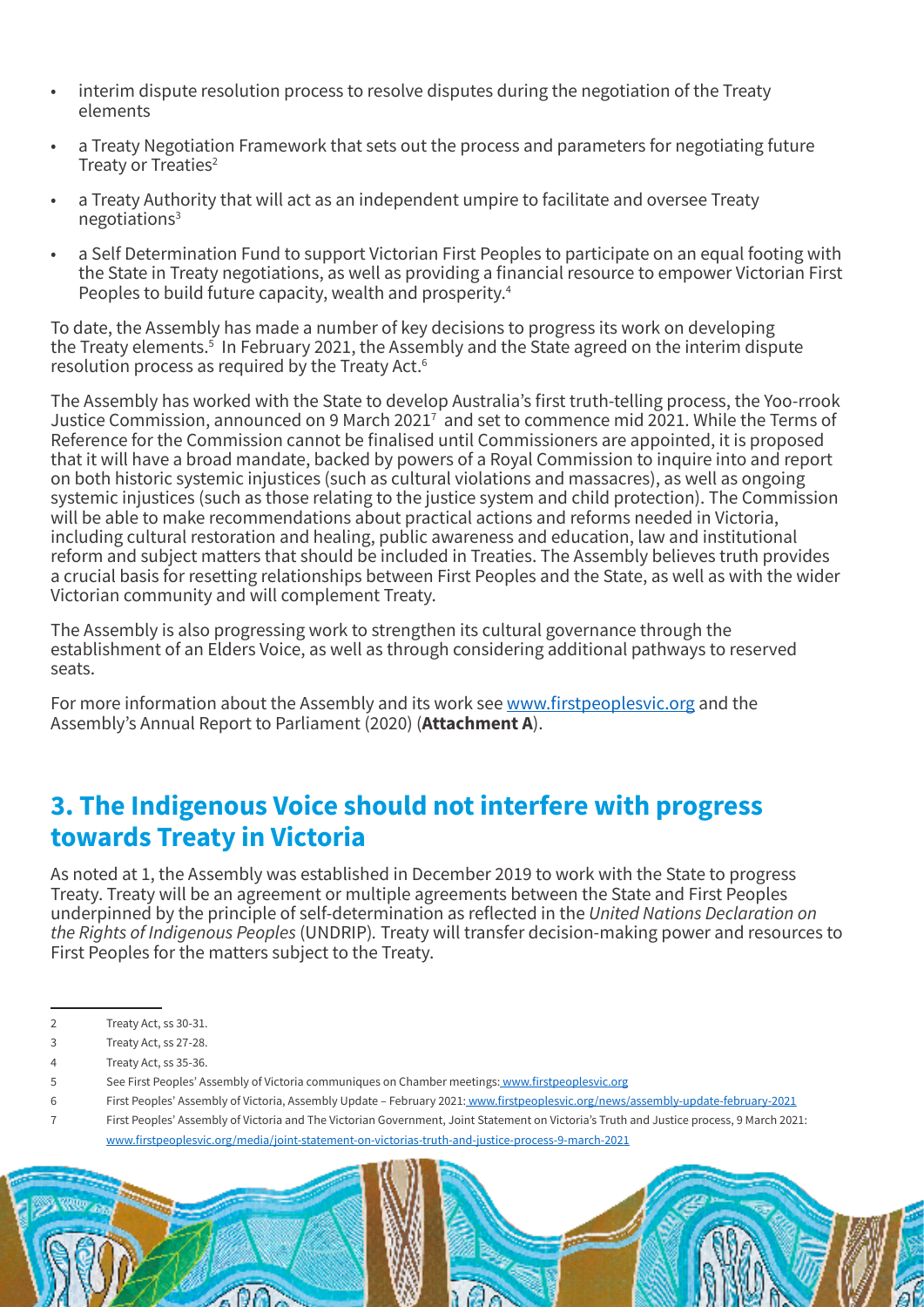The Treaty process in Victoria is much more ambitious than the Local and Regional Voice proposal whose functions are limited to community consultation, providing advice to government and working with government to set strategic direction and operational priorities to improve policy, services and investment decisions.<sup>8</sup>

Because of this, it is the Assembly's strong view that the Indigenous Voice should complement and not interfere with or undermine progress towards Treaty in Victoria. This position informs the Assembly's submission on:

- The Assembly's role in the Local and Regional Voice
- The number and organisation of regions in Victoria
- The Assembly's role on the National Voice.

### **3.1 The Assembly's role in the Local and Regional Voice**

The Assembly is pleased that the Local and Regional Voice Principles include 'Non-duplication and links with existing bodies' to build and enhance existing frameworks and to ensure it does not encroach on or undermine the mandate of existing bodies with statutory roles.<sup>9</sup>

The Assembly's position is the Local and Regional Voice in Victoria should align with Assembly structures and processes. This is based on the Assembly's current representative role and structure, its future role under its constitution and the broad scope of future statewide Treaty or Treaties.

#### **3.1.1 The Assembly's current representative role**

Assembly Members were elected by First Peoples in Victoria to represent them in the current stage of progress towards Treaty. Members consult with and represent the communities in their regions, supported by regionally based Engagement Officers employed by the Assembly. To avoid duplication and confusion, the Local and Regional Voice should build on this representative structure.

#### **3.1.2 The Assembly's objectives under its constitution**

The Assembly's current mandate as the Aboriginal Representative Body under the Treaty Act is to negotiate the building blocks for Treaty, not to negotiate Treaty. This is a point-in-time function until the building blocks for Treaty are in place.

However, the Assembly as a corporation may potentially exist beyond this stage into the future stage of negotiating Treaty. The Assembly's constitution provides for it to work with governments to establish or be a First Nations Voice to government or Parliament.<sup>10</sup> Any current processes must take into account and align with the Assembly's possible future functions, even though the Assembly is not currently involved in negotiating Treaty or Treaties.

#### **3.1.3 The broad scope of future statewide Treaty or Treaties**

The scope of a possible statewide Treaty or Treaties could be very broad. Section 30(3) of the Treaty Act requires the Treaty Negotiation Framework to enable negotiation of a Treaty or Treaties that:

<sup>8</sup> Interim Report, 71.

<sup>9</sup> Interim Report, 79

<sup>10</sup> First Peoples' Assembly of Victoria, Constitution, Clause 1.1: https://www.firstpeoplesvic.org/download/constitution/. Note that at its Chamber meeting in June 2020, based on community consultation, the Assembly agreed to advocate for a 'hybrid' model which includes a statewide Treaty (which could potentially be an overarching Treaty between the Assembly and the State) and local Treaties (which would be Treaties between Victorian Traditional Owners and the State).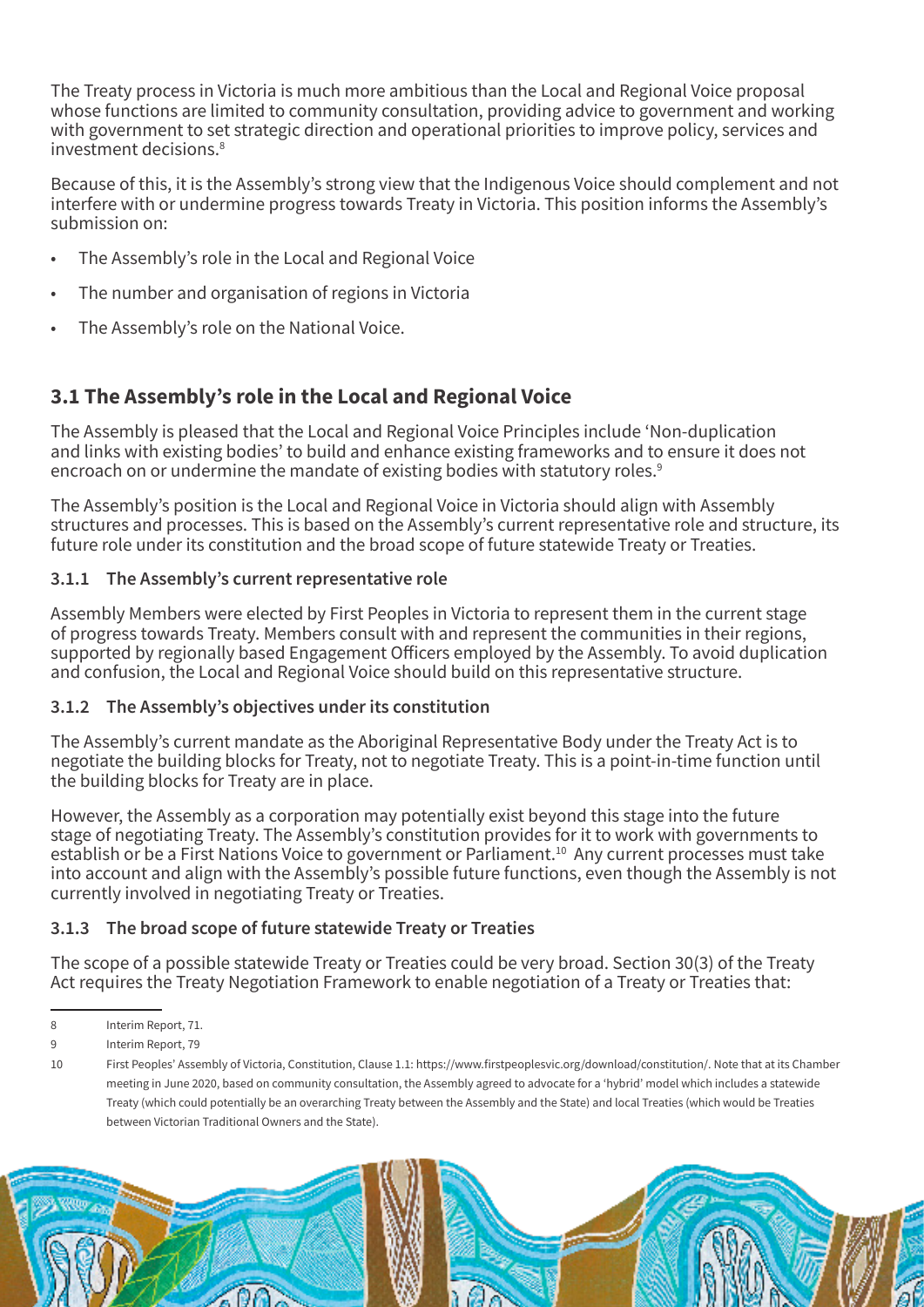- a. recognises historic wrongs; and
- b. addresses ongoing injustices; and
- c. helps heal wounds of the past; and
- d. supports reconciliation; and
- e. brings pride to Victorians; and
- f. has positive impacts for Victoria; and
- g. promotes the fundamental human rights of Aboriginal peoples, including the right to selfdetermination; and
- h. acknowledges the importance of culture to Aboriginal identity; and
- i. enhances the laws of Victoria.

The specified outcomes for the Framework demonstrate a vision for Treaty that could encompass wide ranging reforms (such as structural, political or institutional reforms) over a broad range of subject matters, limited only by constitutional constraints on State powers. Consequently, all matters that are raised at a regional and State level may be relevant to Treaty or Treaties so the Assembly must be at the table at a representative level on the Local and Regional Voice.

The Assembly's position is that the Local and Regional Voice in Victoria should align with Assembly structures and processes. It does not follow, however, that the Assembly wishes to adopt the role of coordinating input from, and facilitating communication between, the various local and regional groups and State and local governments. The Assembly does not have a view on how that should be done and notes there are a number of existing subject matter specific and place-based structures and forums in place that facilitate such input.

### **3.2 The number and organisation of regions in Victoria**

The Assembly notes that it is proposed that there be between 25-35 regions nationally and that there be two regions for Victoria, the boundaries of which would be determined at the beginning of the implementation phase.<sup>11</sup> This structure does not align with the Assembly's structure which was designed in consultation with communities and so reflects self-determination.

The Assembly's representative structure is currently divided into five regions. The decision to have five regions was based on proportionate representation and respect for traditional boundaries. There are multiple Assembly representatives for each region, with one representative per 1,700 people. Where possible, the regions are drawn so not to divide existing traditional boundaries or cut across Local Council boundaries. Each region covers the Country of multiple Traditional Owner groups.

The Assembly's regions are:

- North West
- North East
- South West
- South East
- Metropolitan.
- 11 Interim Report, 90-91.